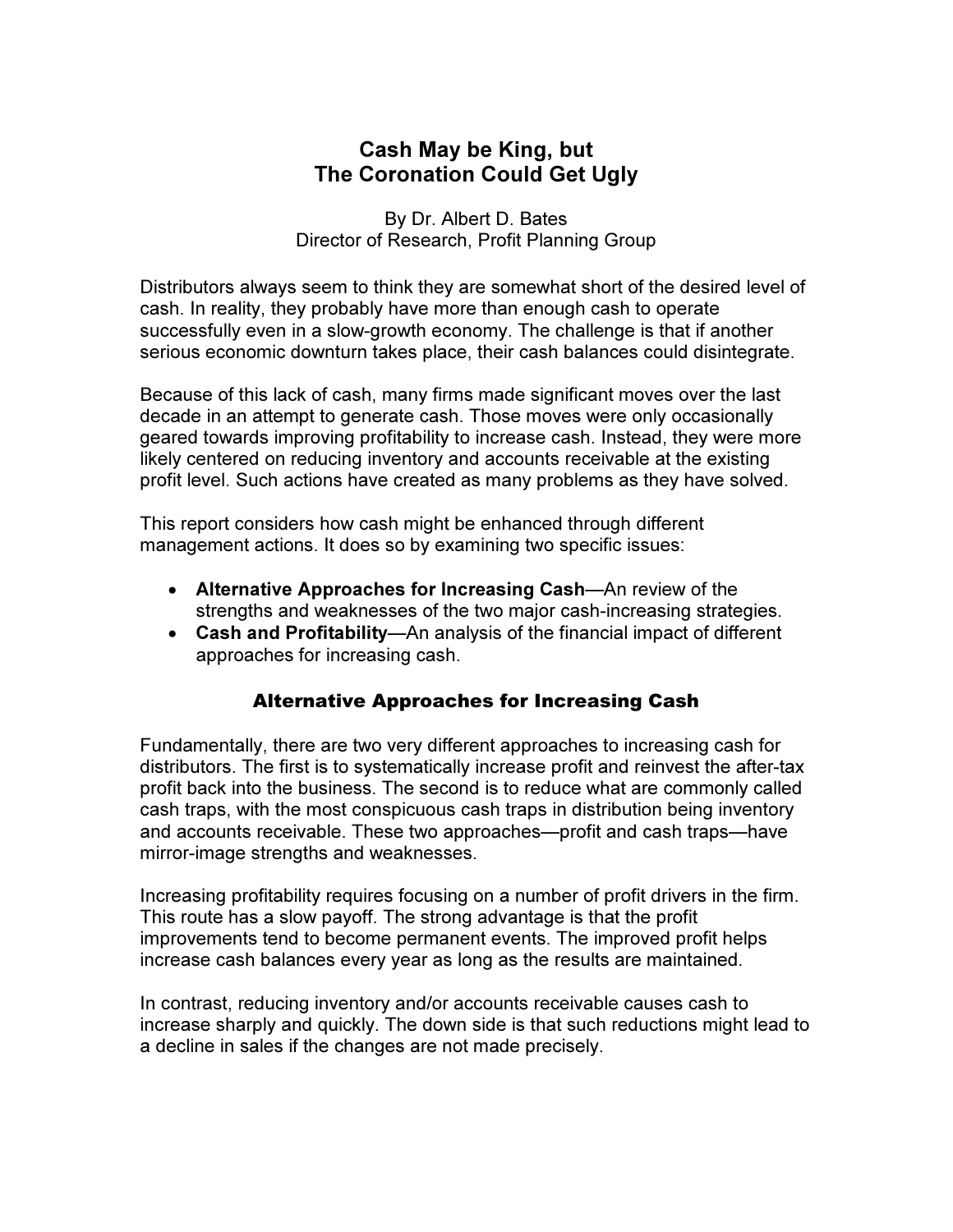Too often the asset reductions are ham handed. The firm may cut back on the line of credit provided, even to good customers. Further it may lower the inventory investment in key items, leading to severe out-of-stock situations.

The reality is that a lot of firms see only the upside—the quick-hit increase in cash from reducing inventory and accounts receivable. Any subsequent decline in sales often leads to a sad surprise regarding profitability that can be agonizingly difficult to overcome.

#### Cash and Profitability

Exhibit 1 provides an analysis of the alternative approaches to increasing cash. Given the complexity of some of the possible actions, the exhibit is a little detailed. However, it provides some critical insights if reviewed carefully.

The first column of numbers (Current Results) presents information for an illustrative distributor. As can be seen, the typical firm generates \$20,000,000 in sales, resulting in a pre-tax profit of \$500,000. It pays a 30% tax rate, so it produces \$350,000 in after-tax profit to reinvest in the business.

On the investment side, total assets are \$7,500,000. These are heavily weighted towards accounts receivable and inventory. Cash is \$500,000, which represents 6,7% of total assets. This is probably adequate, but more is always wanted. On the last line Return on Assets (pre-tax profit divided by total assets) is 6.7%.

The next three columns present some options for improving the firm's cash position. The first of the three scenarios is to systematically improve its profit position. In this profit scenario, four very realistic (but arbitrary) actions have been taken. Sales have increased by 5.0%; gross margin dollars have increased by 6.0% reflecting a modest margin improvement; payroll has been controlled and increases by 3.0%; and all other expenses are leveraged so that they only increase by 2.0%. The result is an after-tax profit of %476,000 which is reinvested in the firm to enhance the cash position.

With this approach both inventory and accounts receivable increase by the same 5.0% as sales. The result is that not all of the increased profit ends up in cash. A proportion is invested in more inventory and accounts receivable. The most significant impact is that ROA rises to 8.5%. The firm has a new profit base.

In the Cash-Increasing Scenario labeled Asset Transfer One, the firm merely duplicates the profit results from the base year as all of the emphasis is on asset redeployment. As a result of this emphasis, both accounts receivable and inventory are reduced by 10.0%.

With this scenario both the reductions in inventory and accounts receivable are transferred to cash along with the after-tax profit. The result is that the firm's cash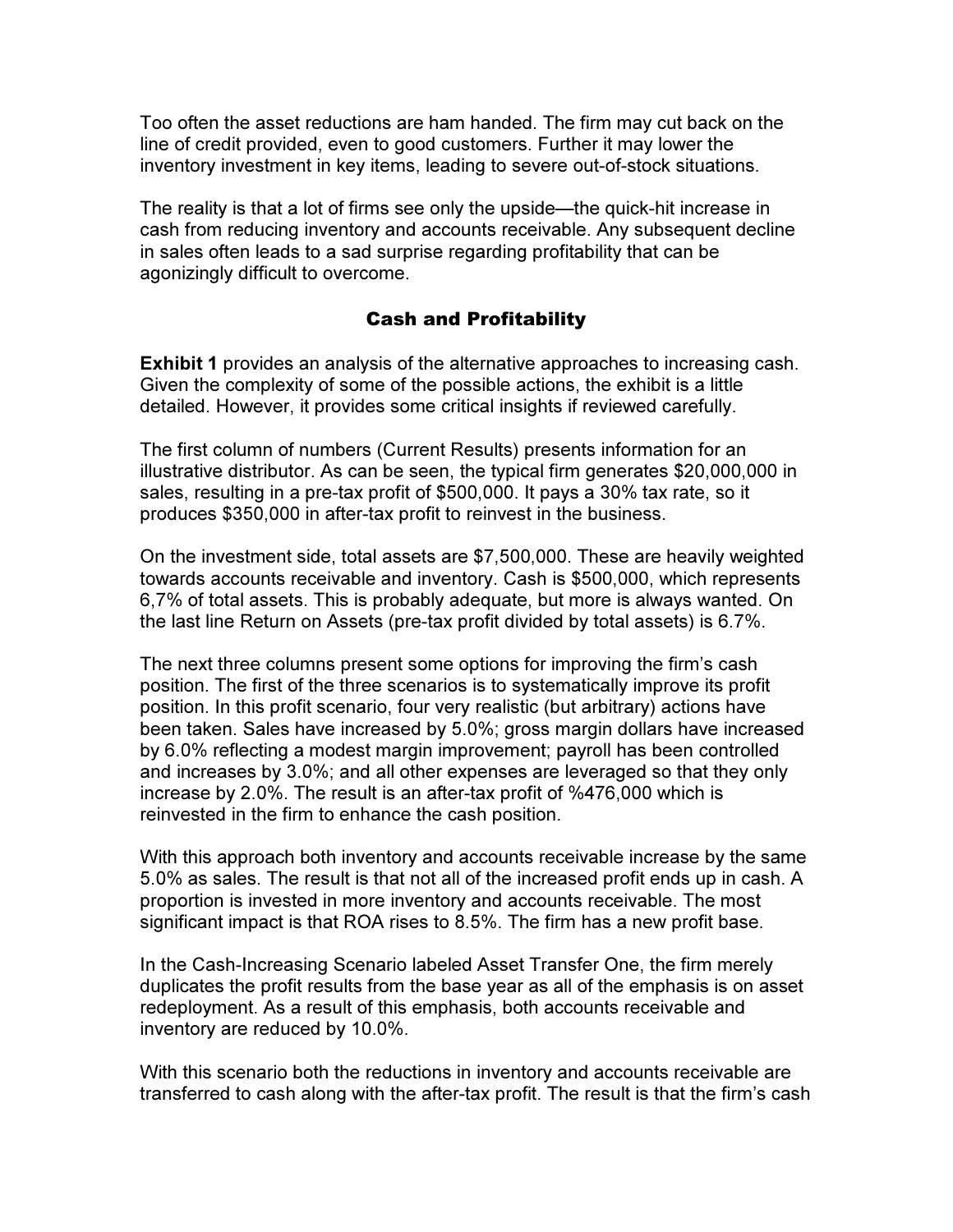position literally explodes. Cash increases by 155.7% to \$1,278,500. It is a wonderful scenario, but typically proves unrealistic.

The final scenario presented, Asset Transfer Two reflects the result if the reduction in inventory and accounts receivable also produces a sales decline. Research by the author suggests that a sharp 10.0% decrease in inventory and accounts receivable will typically lower sales by around 7.5%. There is wide variation in this result, of course, but that figure is fairly typical.

Gross margin dollars fall by the same 7.5% which creates a serious profit challenge. This is acerbated by the fact that expenses tend to stay the same. The net result is that after-tax profit falls to \$87,500.

Although the firm's cash position is enhanced, with the reduction in inventory and accounts receivable, ROA plummets to 1.6% at the same time. The firm has also set a lower profit base that will continue to be a problem in the long term.

All of this simply means that extreme care must be exercised in any assetredeployment strategy. The siren song of more cash may prove to create unanticipated consequences that erode the benefits.

## Moving Forward

Investment reduction strategies are extremely popular in distribution today. If implemented properly, they can help the firm improve its cash position. However, in far too may instances the investment reduction leads to serious sales volume problems. In the preponderance of cases the firm would be better served to focus on the slow-but-steady approach of profit improvement to eventually produce more cash.

#### About the Author:

Dr. Albert D. Bates is Director of Research at the Profit Planning Group and a principal at the Distribution Performance Project. That organization's web site: distperf.com has numerous free tools that distributors can use to improve profitability. His recent book, Breaking Down the Profit Barriers in Distribution is the basis for this report. It is a book that every manager should read. It is available in trade-paper format from Amazon and Barnes & Noble.

©2017 Profit Planning Group and the Distribution Performance Project. Individual firms may duplicate this manuscript for their internal use in any way desired. Duplication in any other manner is strictly prohibited.